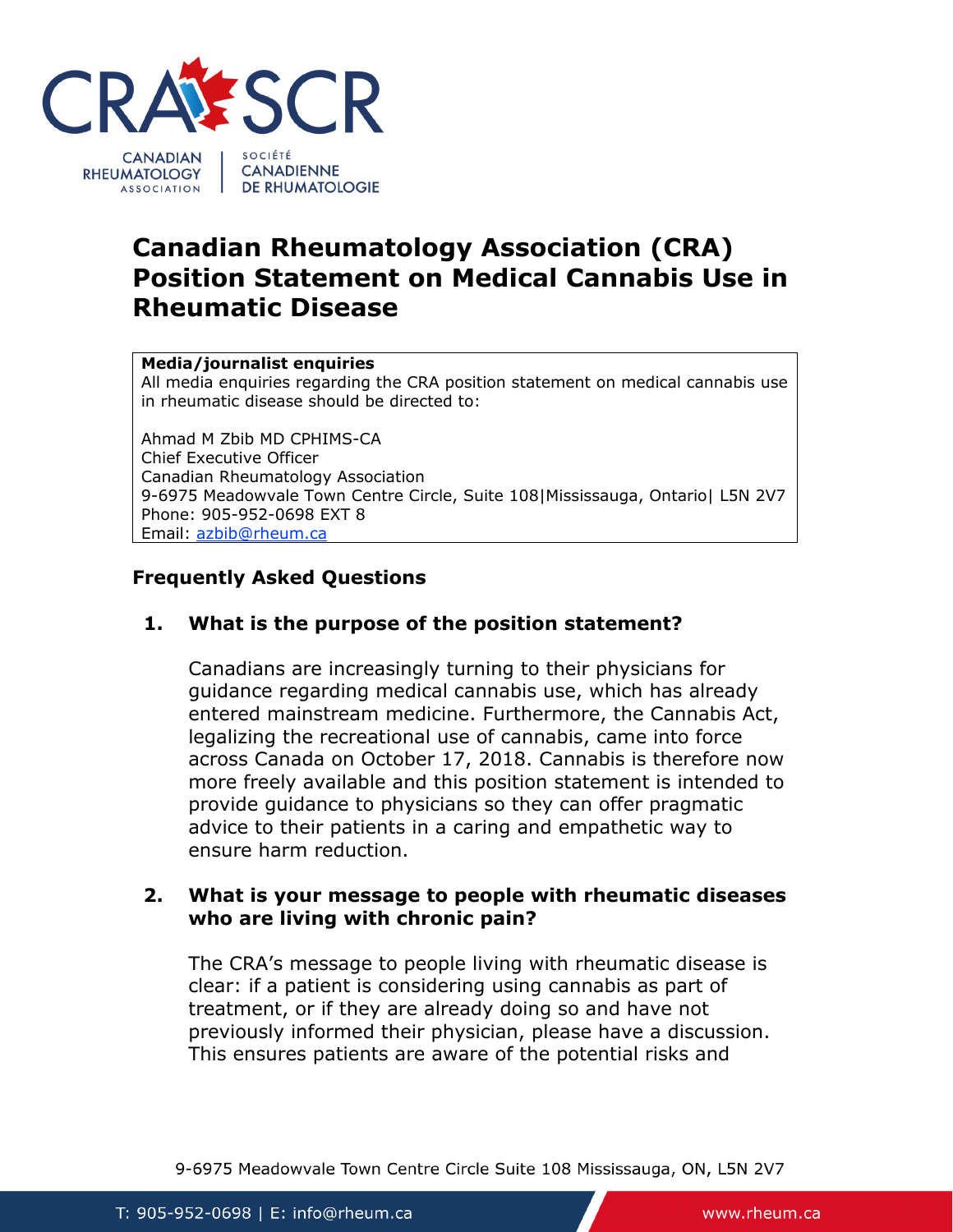

benefits of such a decision, and also ensures physicians are aware of patient decisions as it could have implications for future treatment options.

## **3. Who was involved in the development of the position statement?**

The position statement was developed by a core group including the Chair of the Therapeutics Committee, Chair of the Guidelines Committee, a fellow in rheumatology and an international advisor and reviewed and approved by the CRA Board of Directors. The core group was identified after consultation with both the Therapeutics and the Guidelines committees. The position statement was developed and then circulated to the members of the Therapeutics committee who provided input, then modified according to the input and finally approved by the Therapeutics Committee before submission to the Board. This position statement was developed independently by the CRA to provide guidance to physicians so they can offer pragmatic advice to their patients regarding the potential benefits and risks of cannabis in a caring and empathetic way to ensure harm reduction. Any and all financial support for this initiative was provided by the CRA.

### **4. How many people with rheumatic disease use cannabis today?**

There are no data available on the use of cannabis, medical or recreational, among Canadians living with rheumatic disease. However, 2013 data highlights 'severe arthritis' as the most common reason for Health Canada to approve the use of medical cannabis. It is important that people understand that medical cannabis is not an alternative to standard care for any rheumatic disease, and rheumatologists should adhere to current treatment standards and guidelines.

9-6975 Meadowvale Town Centre Circle Suite 108 Mississauga, ON, L5N 2V7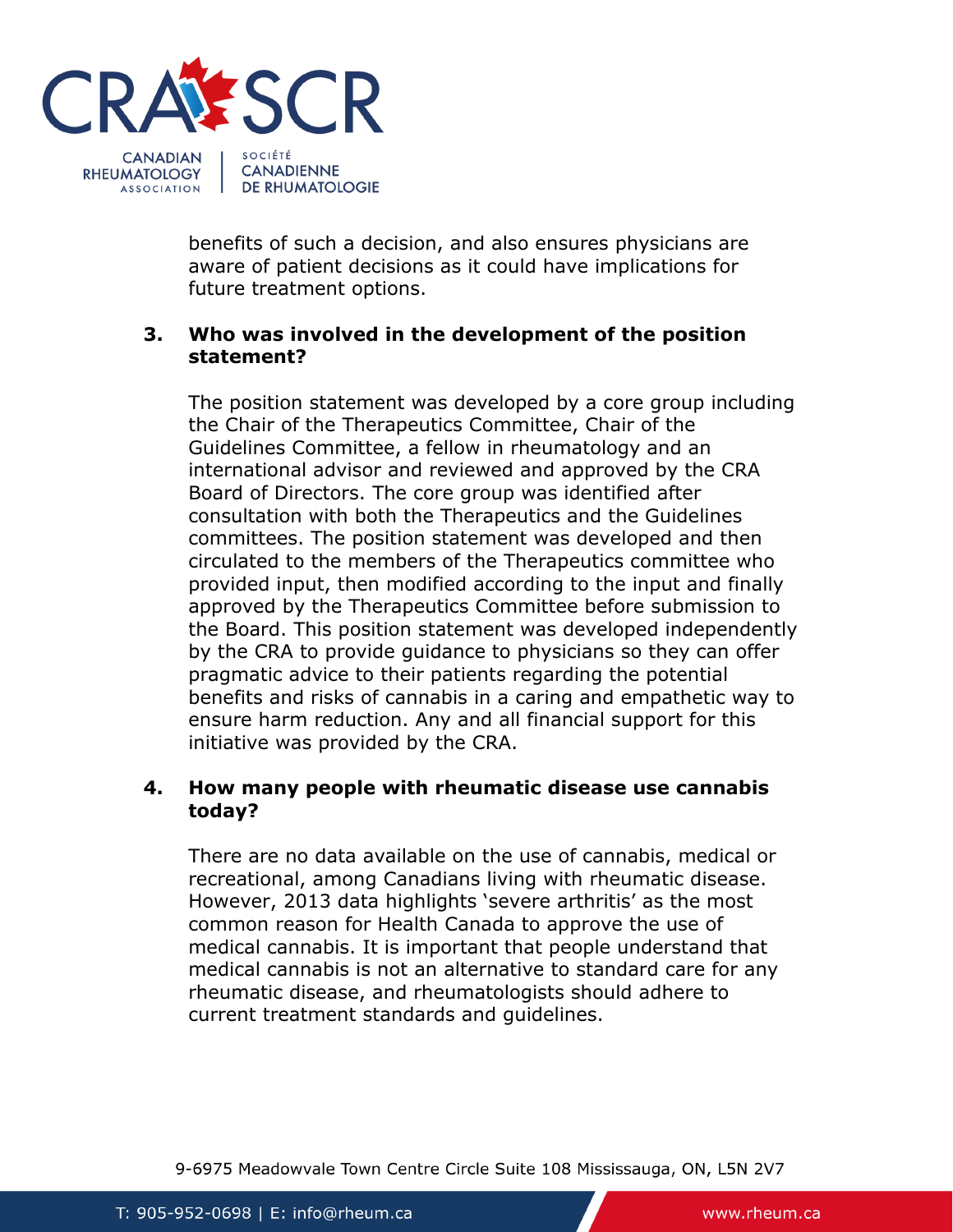

### **5. Why are you recommending use of cannabis preparations that are low in THC and high in CBD?**

There is a lack of published clinical studies on the effects of cannabis in people living with rheumatic diseases. However, preclinical evidence (i.e., animal studies) suggests that cannabidiol is the molecule with considerable potential to reduce pain and inflammation. By contrast, THC is known as the molecule with psychoactive properties that could have a negative impact on cognitive and psychomotor function, potentially putting a patient at risk for side effects. Concentrations are yet to be studied and identified, and it is possible that it is a combination of the two molecules (THC and CBD) that may have greater impact on symptoms.

# **6. How do THC and CBD differ in their effects on people with rheumatic diseases?**

There is a lack of published clinical studies on the effects of cannabis in people living with rheumatic diseases. What we do know is that THC is the compound in cannabis primarily responsible for the psychoactive effects – feeling 'high' – and includes a sense of euphoria, slower reaction times, memory loss and coordination problems. CBD is well tolerated, even in large doses. Both have been reported to help alleviate pain.

### **7. How did you decide on the maximum daily dose of 3g a day?**

We have used the directive of Health Canada regarding the maximum dose.

#### **8. Does cannabis interact with any of the standard medications used by people living with rheumatic diseases, with or without chronic pain?**

9-6975 Meadowvale Town Centre Circle Suite 108 Mississauga, ON, L5N 2V7